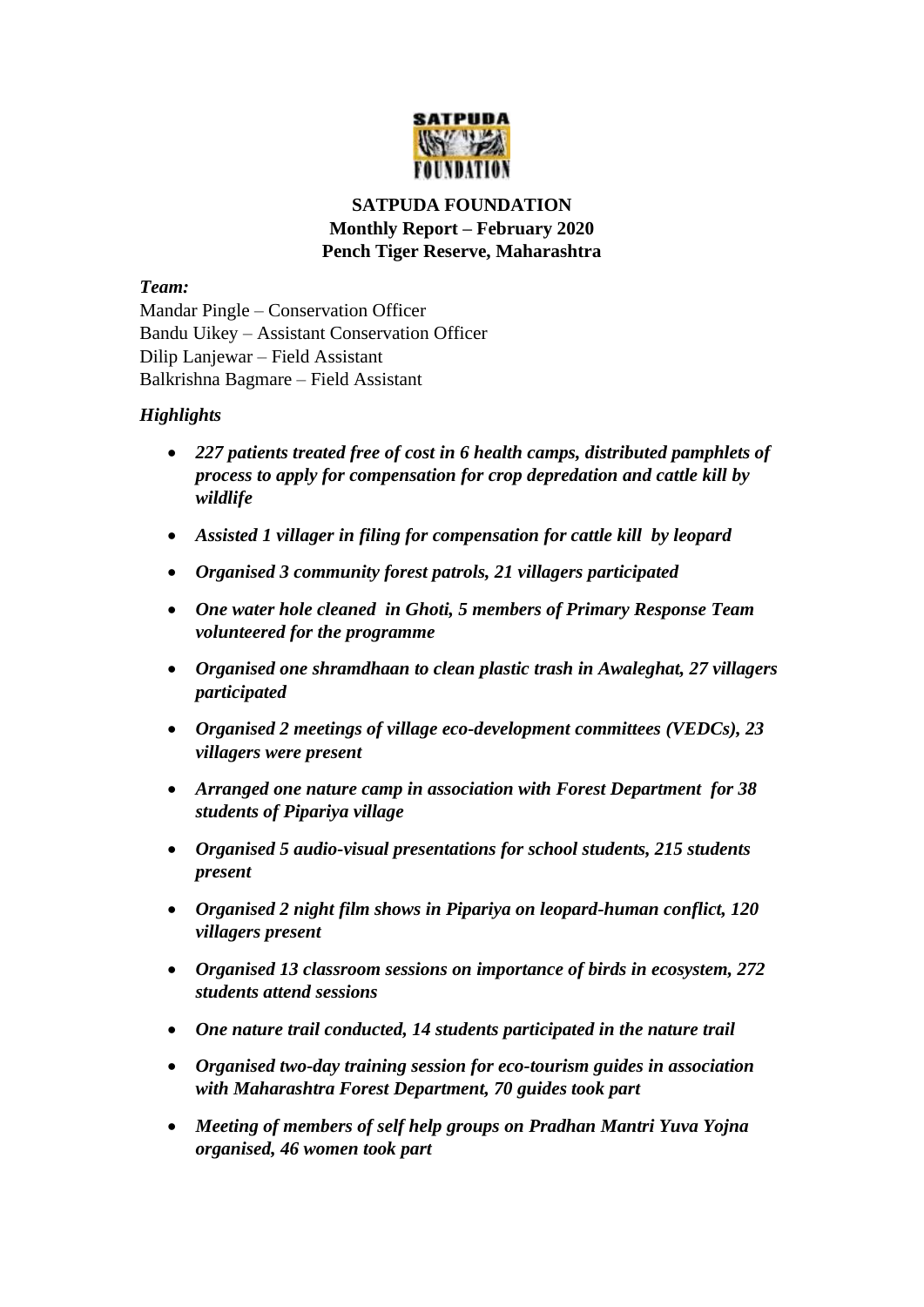- *Meetings organised for 2 women self help groups in Usripar and Khudsapar on setting up of microenterprises*
- *Assisted two unemployed youths in gaining employment*

# *Mobile Health Service*

Six free health camps were organised in 6 villages of West Range, Saleghat Range and Nagalwadi Range of Pench Tiger Reserve during February. A total of 227 patients were treated for various aliments and medicines were distributed free of cost. Forest Department staff also got treatment during these camps. During the camps, our staff distributed copies of the Government Resolution explaining compensation package for crop depredation and cattle loss due to wild animals. (Village wise details of patients treated in table below)

| Sr. No. | <b>Date</b> | <b>Village</b> | <b>No of Patients</b> |
|---------|-------------|----------------|-----------------------|
| 1.      | $20$ -Jan   | Makardhokda    | 17                    |
| 2.      | $20$ -Jan   | Shiladevi      | 36                    |
| 3.      | $21$ -Jan   | Saleghat       | 43                    |
| 4.      | $21$ -Jan   | Ambazari       | 25                    |
| 5.      | $22-Ian$    | Dhawlapur      | 78                    |
| 6.      | $22-Ian$    | Suwardhara     | 28                    |
|         |             | <b>Total</b>   | 227                   |



*Dr Khode checks patients*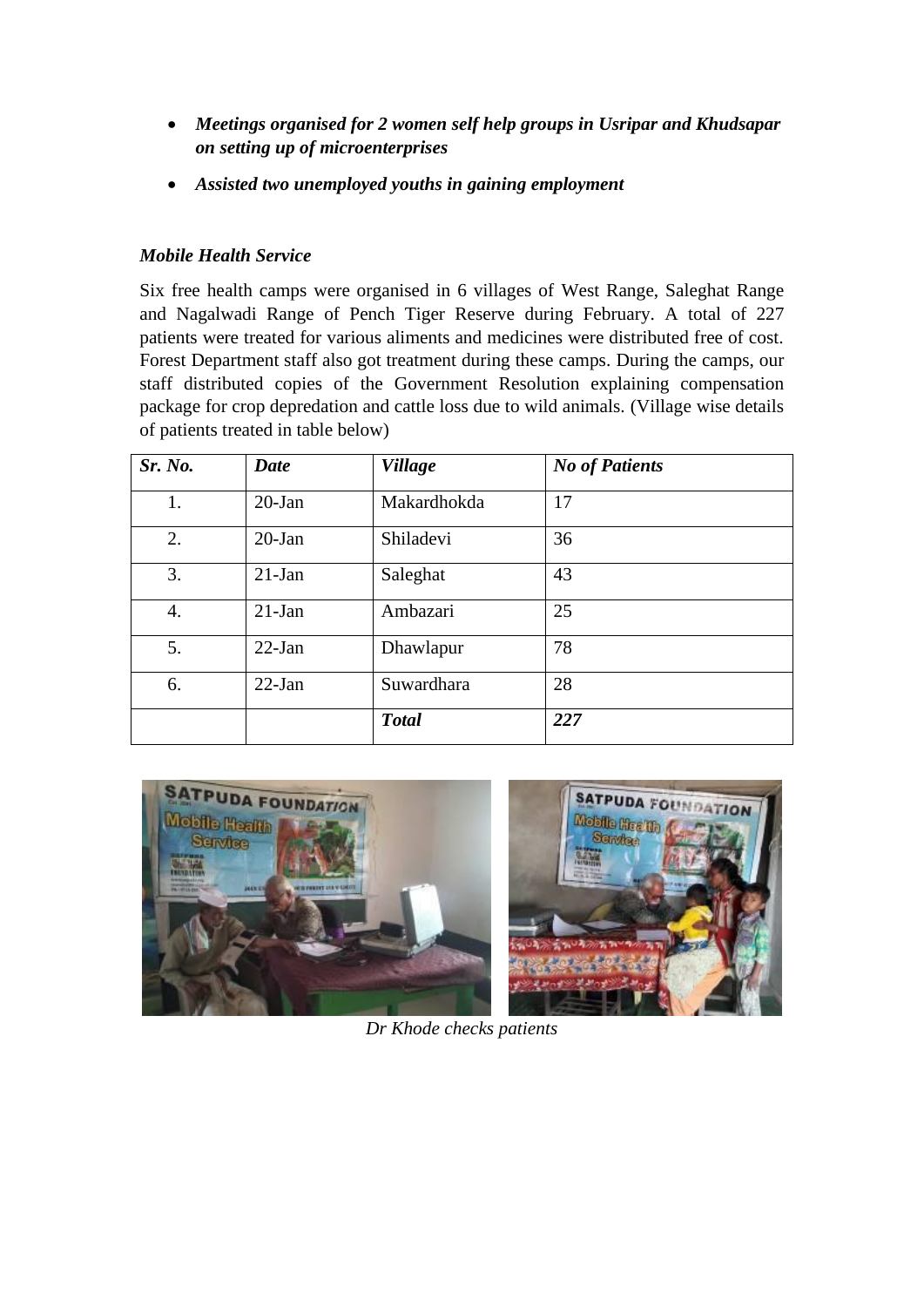

*Forest guard from Saleghat (left) and RFO Mr Joshi and his staff (right) attend our health camps*



*Bandu distributing pamphlets for compensation schemes for crop depredation and cattle loss due to wildlife during health camps*

| Sr.                   | Date   | <b>Activity</b>                   | <b>Place</b> | <b>Participants</b> |
|-----------------------|--------|-----------------------------------|--------------|---------------------|
| $N0$ .                |        |                                   |              |                     |
| 1.                    | 18 Feb | Assistance to Haribhau Neware to  | Pipariya     | 01                  |
|                       |        | file for cattle kill compensation |              |                     |
| 2.                    | 19 Feb | Cleaning of waterhole             | Ghoti        | 07                  |
| 3.                    | 12 Feb | Foot patrol in forest             | Khapa        | 09                  |
| $\mathcal{A}_{\cdot}$ | 13 Feb | $-do-$                            | Kadbikheda   | 07                  |
| 5.                    | 19 Feb | $-do-$                            | Awaleghat    | 05                  |
| 6.                    | 10 Feb | Anti-plastic drive                | Awaleghat    | 27                  |
| 7.                    | 18 Feb | VEDC meeting                      | Ghoti        | 11                  |
| 8.                    | 18 Feb | <b>VEDC</b> meeting               | Awaleghat    | 12                  |

#### *Activity*

On 18 February, a cattle kill was reported around 20:30 from Pipariya village. A calf owned by Mr Haribhau Neware was killed by a leopard in the cattle shed. Our staff informed the concerned forest guard and ranger about this incident. Our staff also assisted Mr Neware to file for compensation for the killed livestock. Later on 20 February, a shed net was set up around the poorly lit and unfenced cattle shed to prevent further cattle depredation by the leopard. For the past few months, a male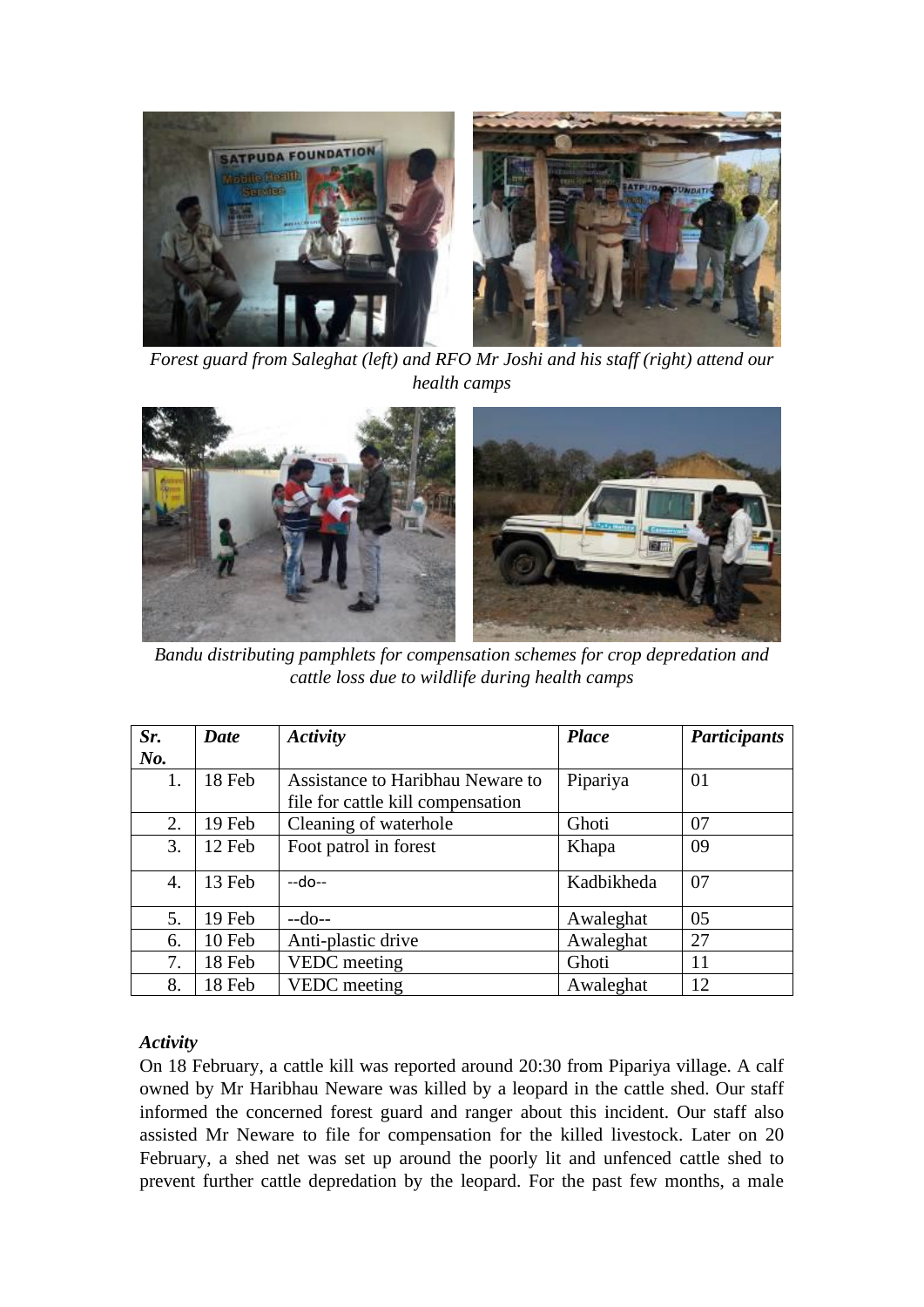leopard has been lifting livestock from Pipariya village. RFO East Pench and RFO Pauni UFC along with Satpuda Foundation's Mandar Pingle and Dilip Lanjewar and VEDC president Suryabhan Hazare surveyed the area and decided to try out this solution as a deterrent for the leopard. Lights and music system has also been setup. The owner of the cattle shed will be provided chain link fencing for the shed soon through VEDC.

Regular monitoring of the leopard's movement is also being carried out by Forest Department staff through day and night patrols. Assisting villagers to get compensation for cattle killed by wild animals helps reduce retaliatory killings of wildlife by the affected villagers.



*Mandar assisting Haribhau Neware to file for compensation for calf killed by leopard (left) RFO East Pench and RFO Pauni UFC along with SF team inspecting area near the cattle shed (right)*



*Temporary shed net fencing setup around the shed to prevent cattle kills by leopard*

On 19 February, Satpuda Foundation organised a shramdhaan program to clean a water hole used by wildlife near Ghoti village. The artificial water hole is located around 5 km from the village. Lot of weed growth and scum had accumulated in the waterhole. 5 members of Primary Response Team from the village volunteered for the shramdhaan and cleaned the water body. This will provide water for wildlife during dry summer seasons and help prevent any human-wildlife conflict which can take place when animals venture near human settlements in search of water.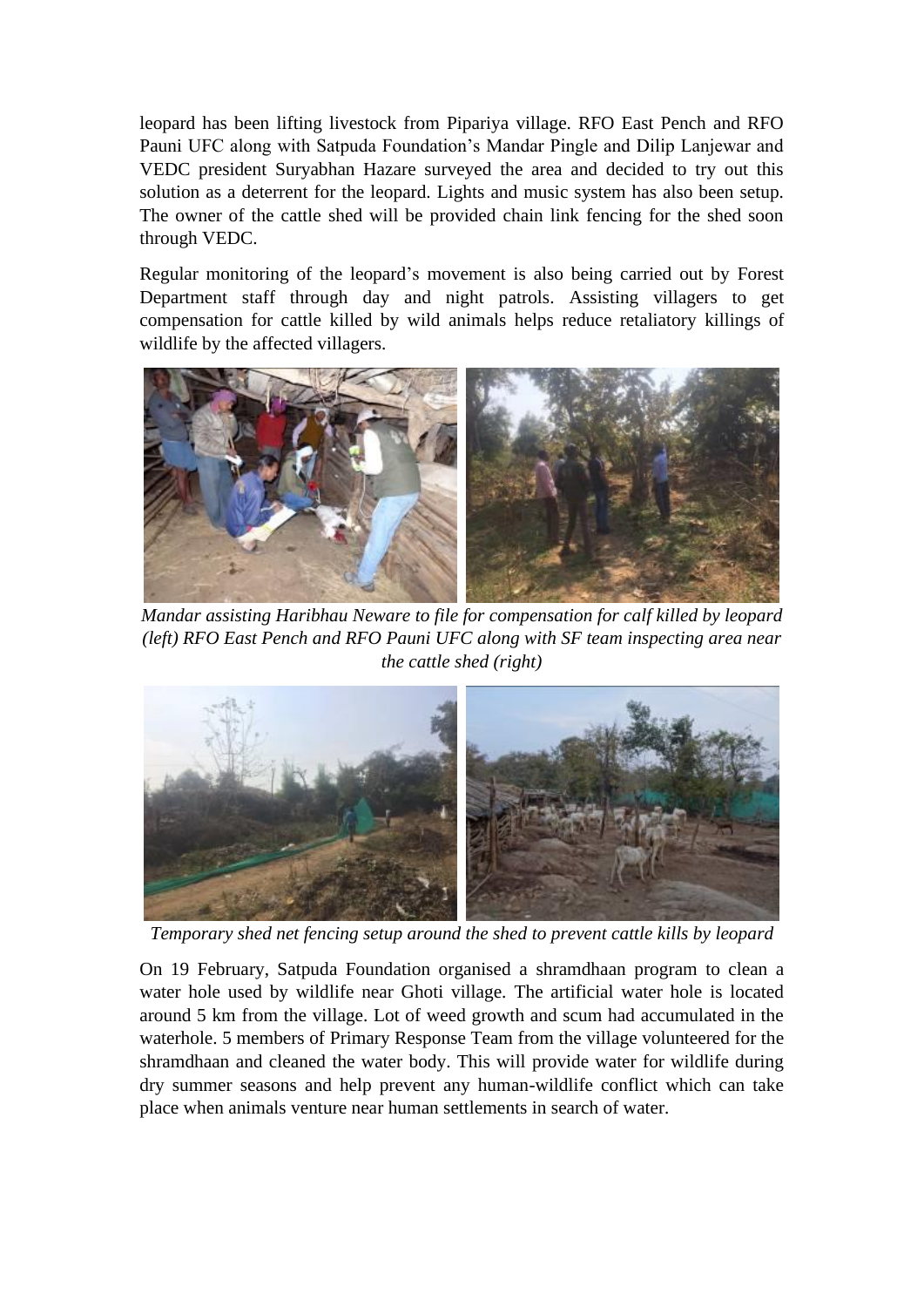

*Water hole before (left) and after (right) cleaning*



*Primary Response Team members along with Dilip after cleaning waterhole near Ghoti village*

On 12 February, Satpuda Foundation organised a foot patrol in the forest area adjoining Khapa village. 5 members of Primary Response Team (PRT) from Khapa joined Dilip on the foot patrol. This team assisted forest guard Ms Thombre and her team of 2 forest labourers to check for any illegal activity in the forest. The team checked for snares, electrocution, poisoning of water bodies, illicit felling etc during the patrol. No such signs were found during the patrol. The team also checked for indirect signs of wildlife present in the area. They found pugmarks of tiger, leopard, wild dogs (dhole), sloth bear and hoof marks of wild boars, sambhar and chital deer indicating a good presence of wildlife in this area. The patrol lasted around 2 hours covering a track of almost 7 kilometres in one compartment of Pauni Unified Forest Control (UFC) range.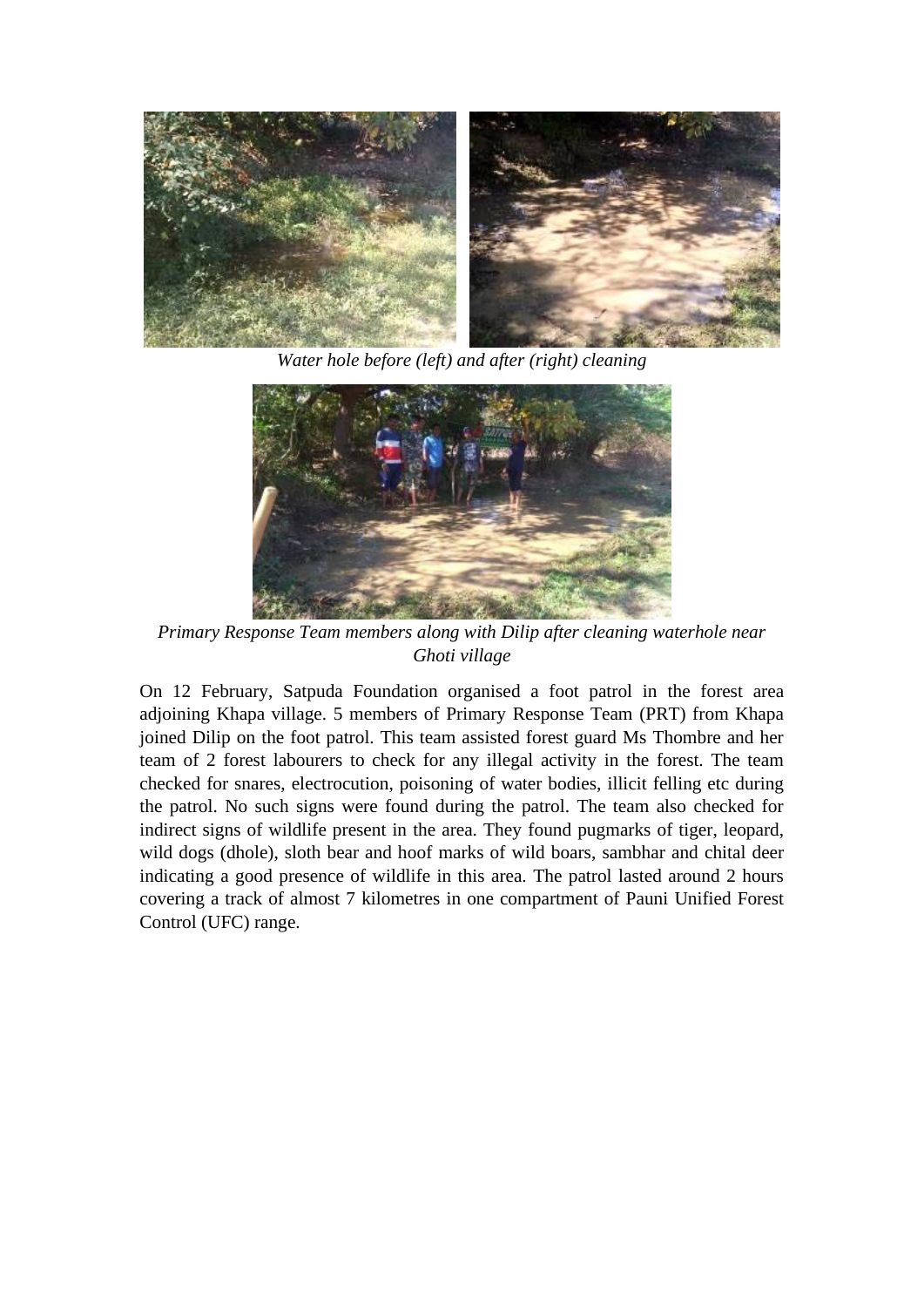

*Dilip helps the patrol team to identify indirect signs of wildlife (left) Team on foot patrol near Khapa village (right)*

On 13 February, Satpuda Foundation organised a foot patrol in 2 compartments of Pauni UFC range adjoining Kadbikheda village. During the 3-hour patrol, a team of 5 PRT members led by Dilip assisted forest guard Ms Bhelavi to check for any illegal activity and indirect signs of wildlife in this area. No illegal activity was reported during the patrol. Fresh as well as old scat of wild dogs and pellet droppings of sambhar deer were observed at various locations.



*Dilip and team along with forest guard on patrol near Kadbikheda*

A team of 5 villagers from Awaleghat, led by Balkrishna assisted Forest Department staff in patrolling forest patch adjoining the village. No illegal activities were reported during the patrol.



*Balkrishna leading team of villagers from Awaleghat during foot patrol*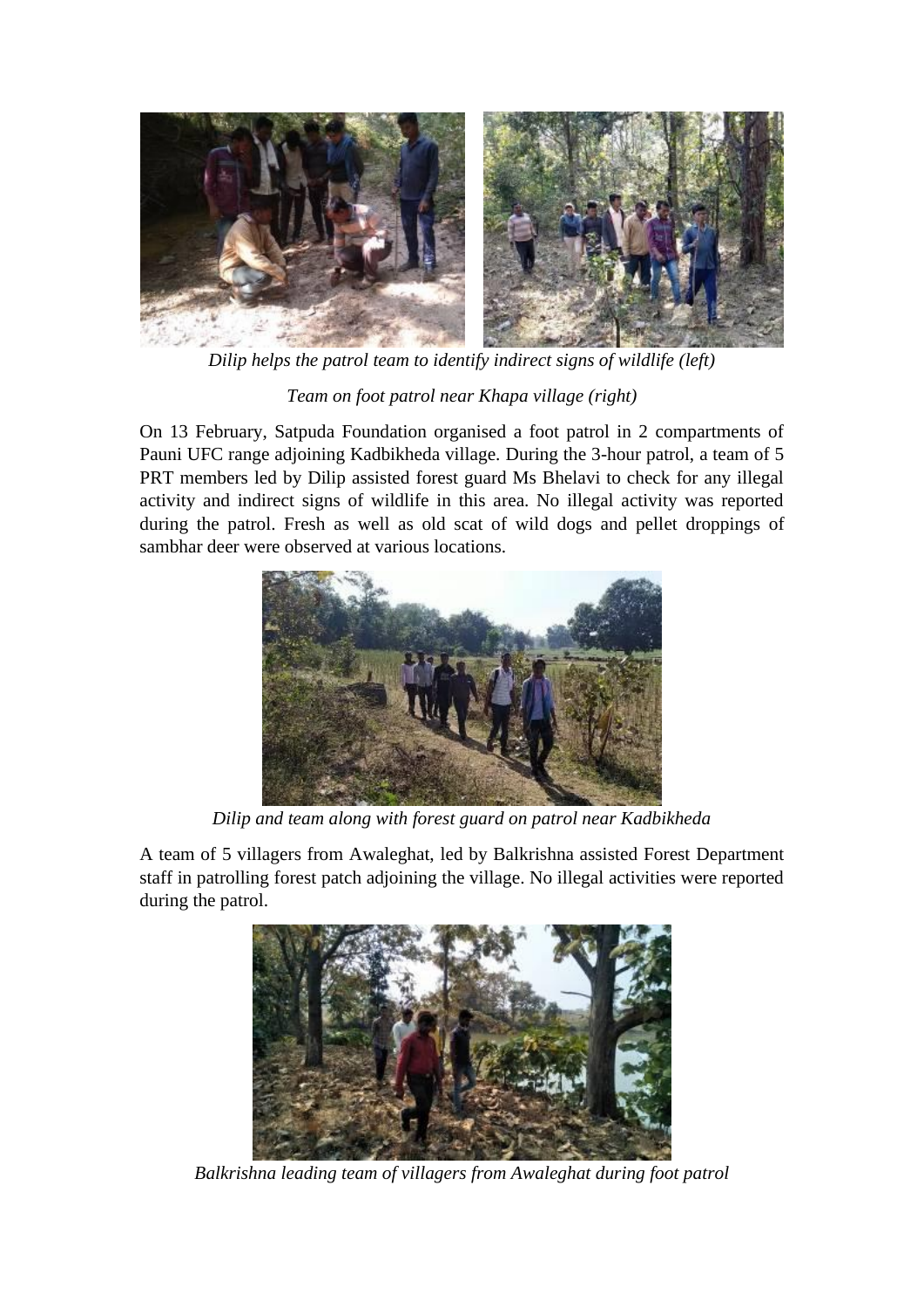On 6 February, Dilip organised a meeting with members of Village Eco-Development Committee (VEDC) in Ghoti village. During the meeting, Dilip discussed various works that can be undertaken by the VEDC such as installing fencing for open wells in the periphery of the village to prevent wild animals falling into the wells, installing display boards to create awareness regarding ways to prevent and reduce humanwildlife conflict, banners and posters to provide information regarding compensation schemes for crop and livestock depredation by wildlife. 11 villagers were present for the meeting.



*Members of VEDC Ghoti during the meeting*

On 18 February, Balkrishna organised a meeting of villagers from Chargaon village. During this meeting, Balkrishna sensitised the villages on the harms of forest fires for both wildlife and humans. He explained to the villagers that forest fires often start due to negligence and poor practices during collection of minor forest produce like mahua flowers and tendu leaves. He explained to the villagers that they should collect minor forest produce but without resorting to forest fires during the collection season. 12 villagers were present.



*Balkrishna along with members of VEDC Chargaon during the meeting*

On 10 February, Satpuda Foundation organised a shramdhaan program to collect plastic trash and clean the village premises in Awaleghat. 27 villagers volunteered for the shramdhaan and collected plastic trash strewn along the road side and near the school and Anganwadi premises. This will help prevent plastic trash from entering and choking up water bodies.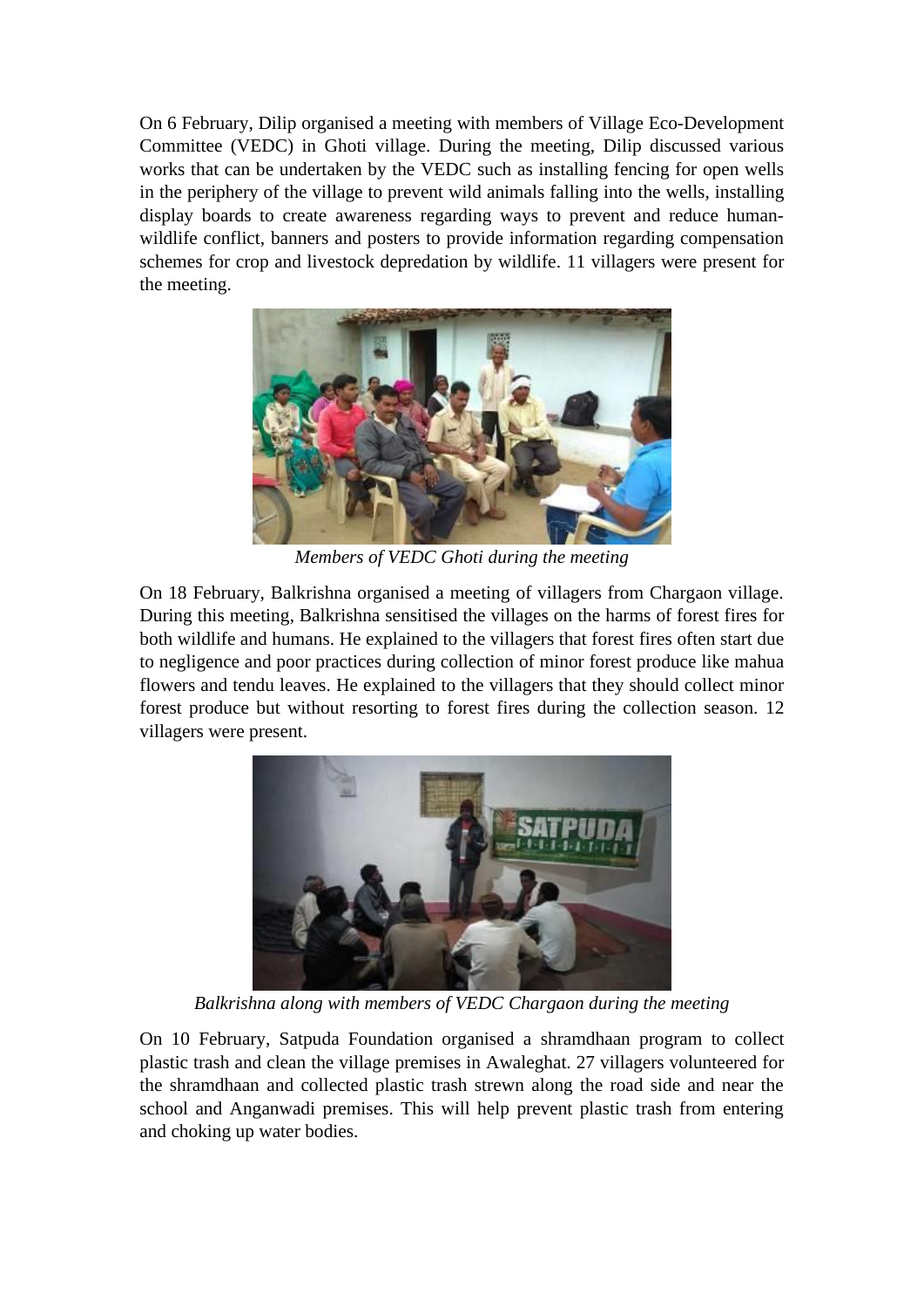

*Youths cleaning plastic trash during cleanliness drive in Awaleghat village* 

# *Education and Awareness Programs*

#### *Nature Education Camp*

On 3 February, Satpuda Foundation, in association with Maharashtra Forest department, organised a one-day nature camp for students from Pipariya and Sillari villages. 38 students and 5 teachers of Zilla Parishad Primary schools from the villages took part in the program. Bandu Uikey and Dilip Lanjewar sensitised students on issues like importance of forest conservation, human-wildlife conflict and humanwildlife coexistence. These concepts were taught through nature games, interactive sessions, audio-visual presentations and a nature safari. The students learnt about flora and fauna of Pench during the safari. They were able to observe spotted deer, sambhar deer, nilgai, wild boar etc. RFO East Pench Mr Mangesh Tate and his staff provided support for the organisation of the camp.



*Dilip interacts with students (left); Students visit Tiger Tale interpretation centre (right)*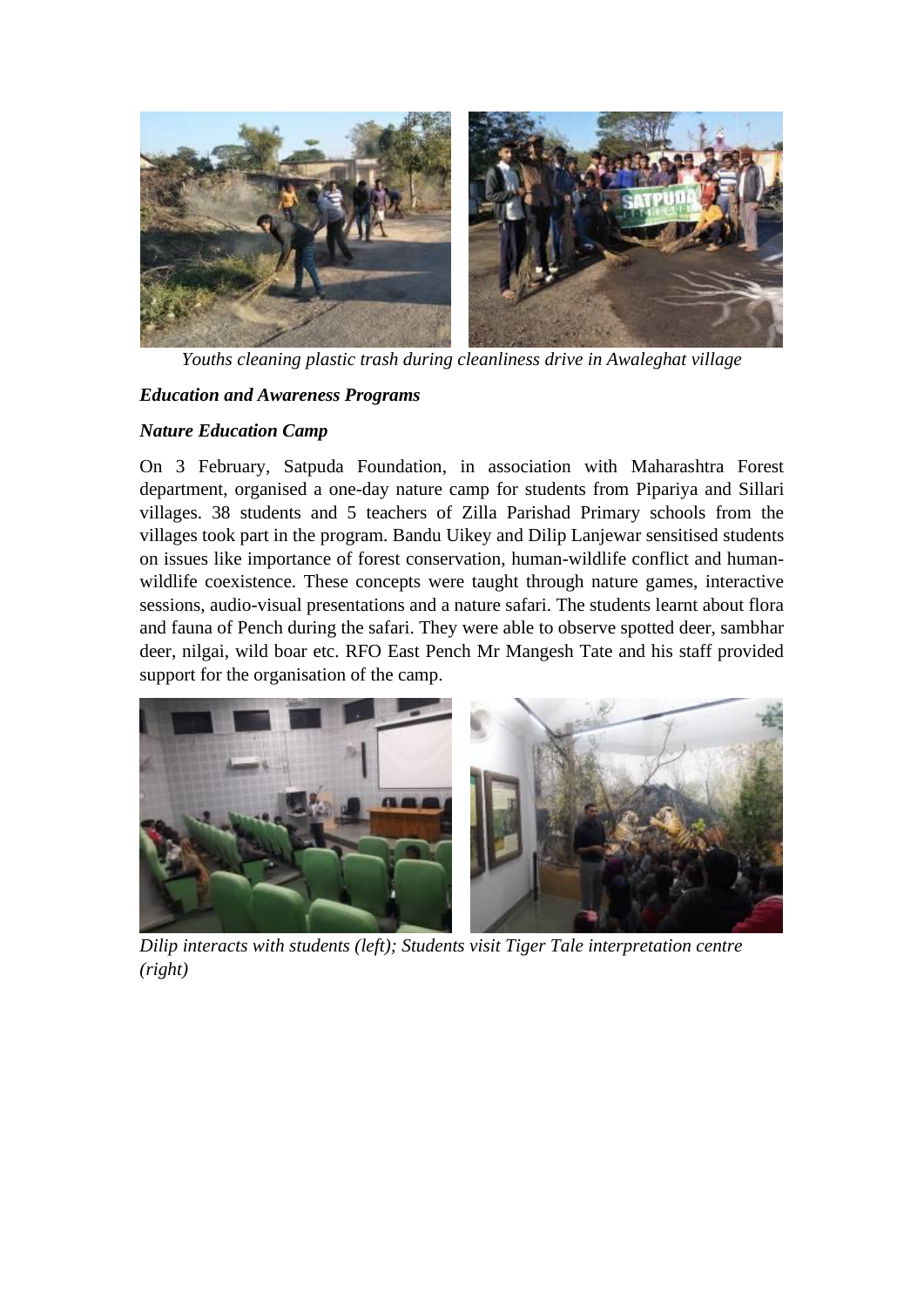

*Students observe sambhar deer during safari (left); Students visit Ambakhori in Pench Tiger Reserve during safari (right)*



*Students and Forest Department staff during the nature camp in Sillari*

| Sr.<br>No. | Date       | Village/School                      | <b>Film/Topic</b>                                            | <b>Participants</b> |
|------------|------------|-------------------------------------|--------------------------------------------------------------|---------------------|
| 1.         | 24/02/2020 | <b>ZPUPS Sawara</b>                 | BBC – Real Jungle Book                                       | 57                  |
| 2.         | 24/02/2020 | ZPPS Kadbikheda                     | <b>BBC-</b> Real Jungle Book                                 | 35                  |
| 3.         | 25/02/2020 | ZPUPS Zinzeriya                     | BBC – Real Jungle book;<br>Slide show on 'Birds of<br>Pench' | 48                  |
| 4.         | 25/02/2020 | ZPPS Pipariya                       | Animated film 'Jabu's<br>$Jangle - Loopard'$                 | 23                  |
| 5.         | 25/02/2020 | Pipariya (night<br>show in village) | Jawai: India's Leopard<br><b>Hills</b>                       | 40                  |
| 6.         | 26/02/2020 | <b>ZPUPS</b> Ghoti                  | Slide show on 'Mammals'<br>of Pench Tiger Reserve'           | 52                  |
| 7.         | 26/02/2020 | Pipariya (night)                    | Jawai: India's Leopard                                       | 80                  |

# *Audio-visual presentations*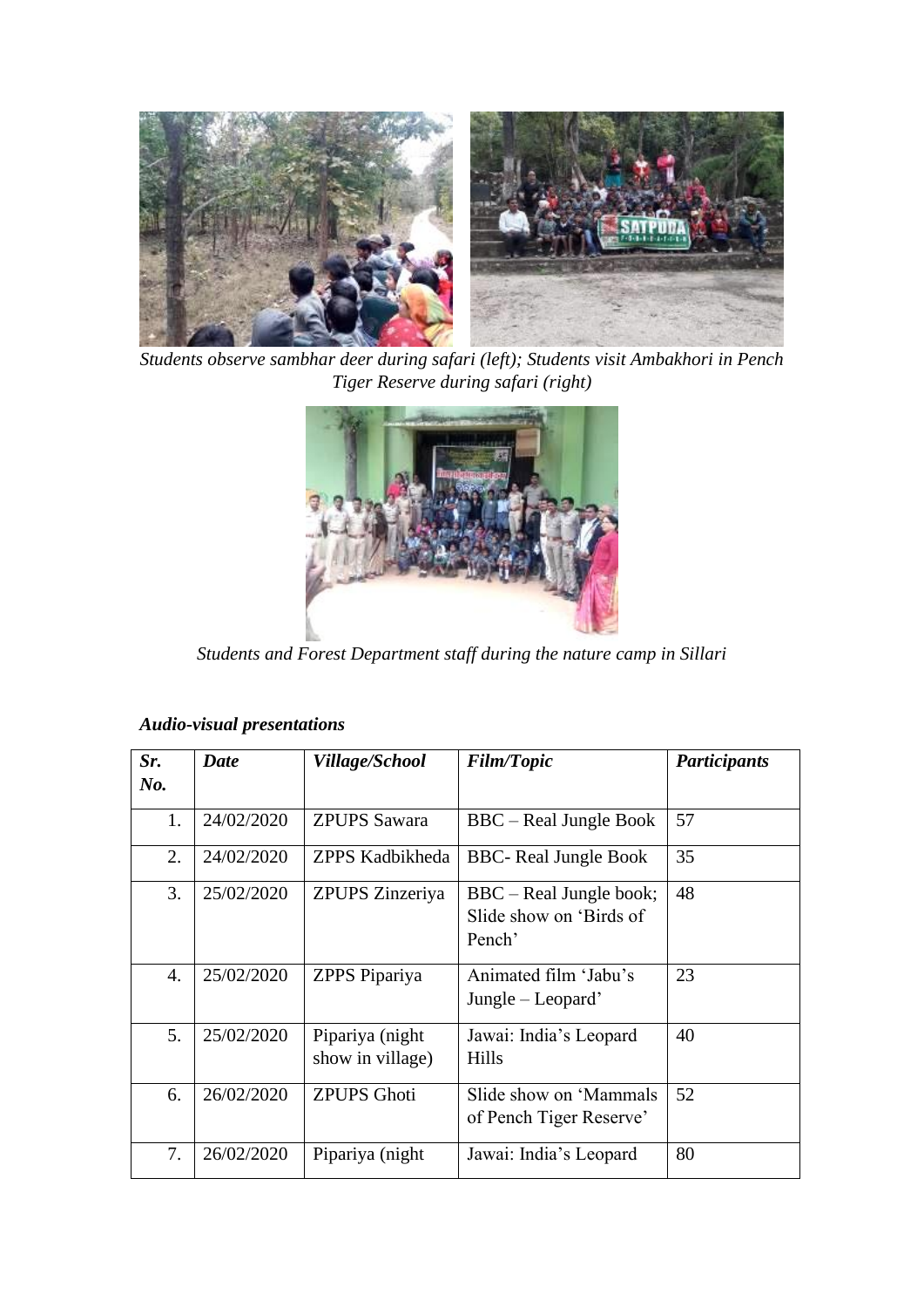|  | show in village) | Hills<br>The Girl Gang of Teliya<br>(film on tiger sisters) |                                                       |
|--|------------------|-------------------------------------------------------------|-------------------------------------------------------|
|  |                  | <b>Total</b>                                                | 335<br>$(120 \text{ villages}, 215 \text{ students})$ |



*Students and teachers of ZPUPS Sawara (left) and Kadbikheda (right) watch audiovisual presentations*



*Night time film show in Pipariya village to sensitise villagers regarding humanleopard conflict and ways to prevent such incidents* 

| Sr. No. | <b>Date</b> | <b>School</b> | <b>Participants</b> |  |
|---------|-------------|---------------|---------------------|--|
|         | 01/02/2020  | Kirangi Sarra | 08                  |  |
| 2.      | 04/02/2020  | Kadbikheda    | 30                  |  |
| 3.      | 12/02/2020  | Khapa         | 19                  |  |
| 4.      | 17/02/2020  | Sawara        | 50                  |  |
| 5.      | 22/02/2020  | Ghoti         | 25                  |  |
| 6.      | 28/02/2020  | Wagholi       | 15                  |  |

#### *Classroom Education*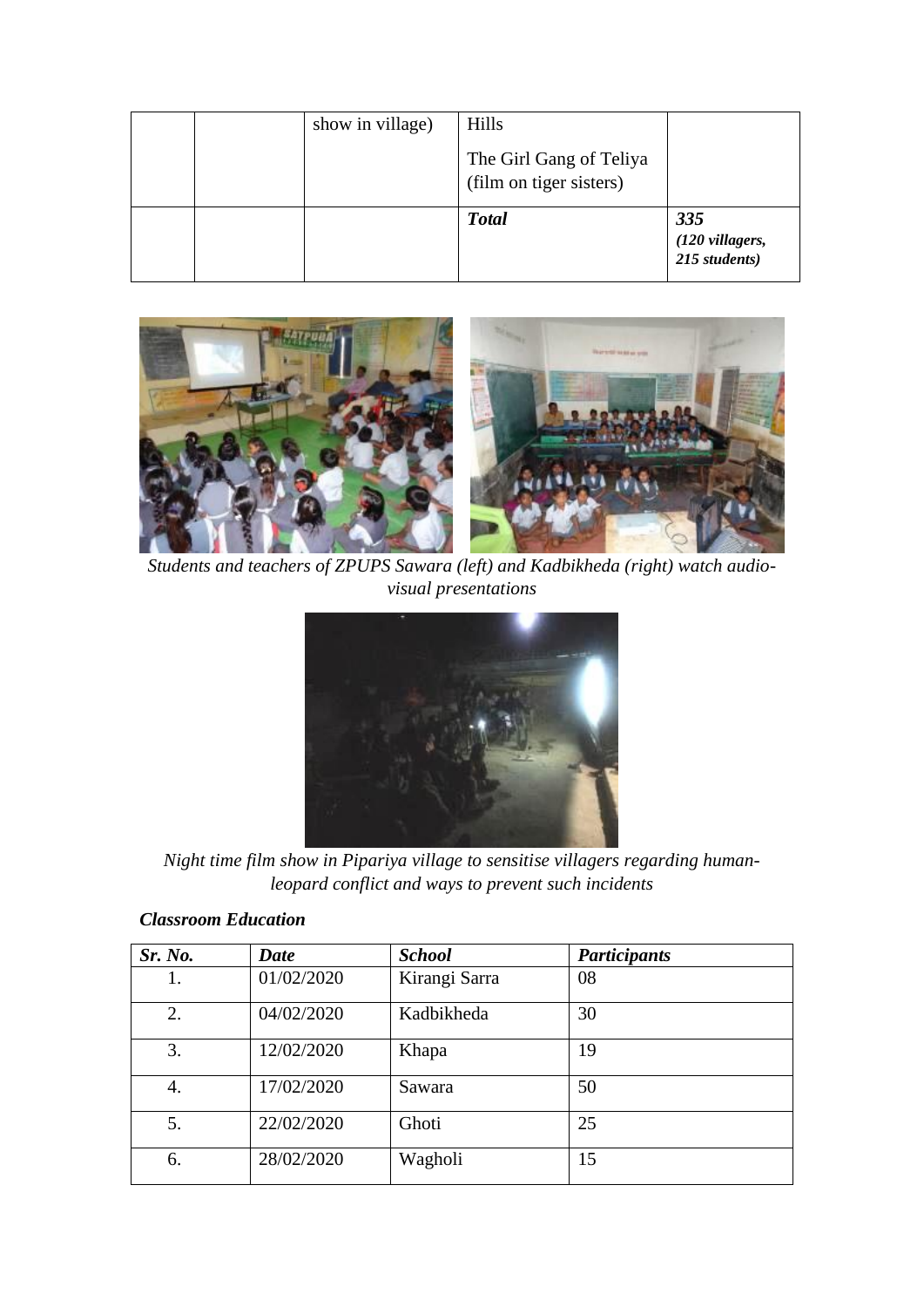| 7.  | 28/02/2020 | Pipariya     | 12  |
|-----|------------|--------------|-----|
| 8.  | 04/02/2020 | Chargaon     | 19  |
| 9.  | 05/02/2020 | Awaleghat    | 23  |
| 10. | 06/02/2020 | Shiladevi    | 16  |
| 11. | 07/02/2020 | Suwardhara   | 17  |
| 12. | 21/02/2020 | Narhar       | 16  |
| 13. | 22/02/2020 | Pench Kukda  | 22  |
|     |            | <b>TOTAL</b> | 272 |

# *Nature trail*

A nature trail was organised on 29 February in Zilla Parishad Upper Primary school of Ghoti village. 14 students attended the trail. Dilip taught the students about the importance of various biotic elements in the ecosystem through an interactive game 'Web of Life'. He explained to them how the extinction of a species destroys the fragile food web ultimately threatening the very existence of human life.

# *Nature Games*

In February, Dilip organised a session of interactive nature games to engage 25 students of ZPPS, Ghoti. During this session, Dilip and students played various games through which students were able to understand concepts of sustainability, careful and responsible use of nature resources etc.



*Dilip teaching sustainability during nature game session in Ghoti*

# *Alternate Livelihood and Employment*

On 4 and 5 February, Satpuda Foundation in association with Pench Tiger Reserve, Maharashtra organised a two-day refresher workshop for nature guides of Sillari gate of Pench Tiger Reserve and Chorbahuli and Khudsapar gates of Mansinghdeo Wildlife Sanctuary. 70 guides from Sillari, Chorbahuli and Khudsapar gates participated in this workshop. RFO East Pench, Mr Mangesh Tate inaugurated the workshop and explained the importance of tourism for villagers of buffer area of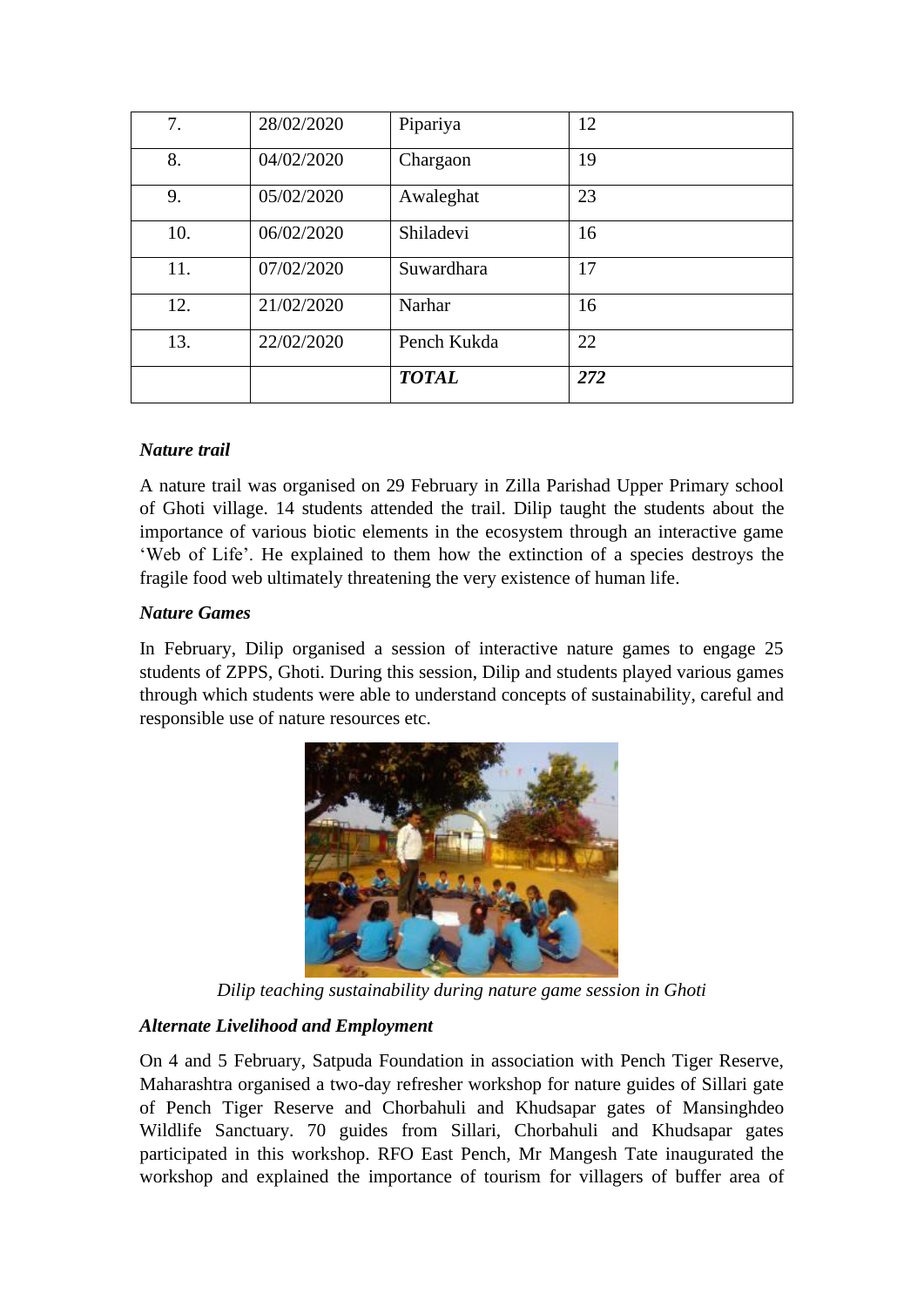Pench. He also conducted a session on rules and regulations to be followed. Mandar Pingle, Conservation Officer for Satpuda Foundation along with Bandu Uikey, Assistant Conservation Officer for Satpuda Foundation conducted sessions on biodiversity of Pench Tiger Reserve. On the concluding day, the guides were taken on a nature trail to learn about lesser fauna and about bird watching expeditions that they can arrange for tourists, thereby promoting eco-tourism in the park.



*Training session for eco-tourism guides from Pench Tiger Reserve, Maharashtra at Amaltas Tourist Complex in Sillari*

Satpuda Foundation in association with Vruksh Ecosystems Foundation organised an awareness session for women's self help groups (SHGs) and villagers engaged in micro and small enterprises. The morning session was held at Satpuda Foundation's 'Saila Community Resource Centre' in Pipariya and the evening session was held in Khudsapar village. Members of SHGs from Sillari, Pipariya, Wagholi, Ghoti and Salai attended the morning session while SHG members and youths from Khudsapar were present during the evening session.

Mr Nishant Burnase, Program officer for Vruksh Ecosystem Foundation, which is the implementing agency for Prime Minister Yuva Yojna explained the scope and benefits of PM Yuva Yojna to 46 representatives of SHGs. Mandar Pingle, Conservative Officer along with Bandu Uikey Assistant Conservation officer for Satpuda Foundation explained importance of micro-enterprises as a means of alternate or supporting livelihood option. During the session, the members of SHGs discussed various issues such as training, marketing of goods etc faced by them while running their micro-enterprises. A follow-up session will be organised soon to provide solutions and assistance for these issues.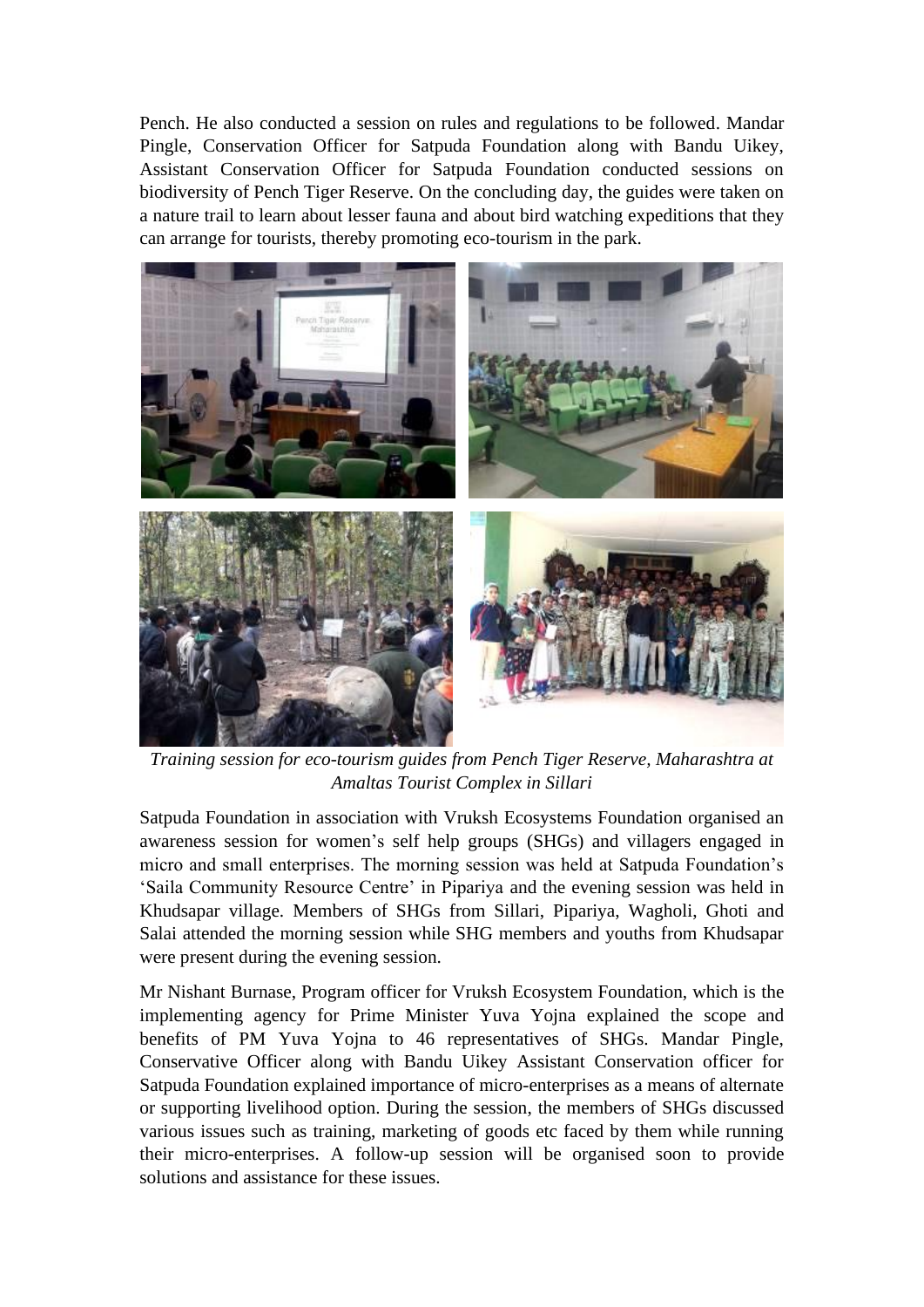

*Mandar and Nishant providing information regarding PM Yuva Yojna in Pipariya*



*Members of SHGs give inputs regarding their interest in starting micro-enterprises (left); interaction with members of SHG from Khudsapar (right)* 

On 4 February, Dilip organised a meeting of 20 women from Usripar village. During this meeting Dilip discussed options for businesses that can be started by the women by forming a self help group. Dilip suggested various options such as food processing, mushroom cultivation and cloth bag making to the group. He also provided information regarding various schemes for self help groups implemented by state government and encouraged them to avail the benefits of these schemes. During this meeting, 17 women formed a new self help group and named it 'Van Samvardhan Sanskruti Mahila Bachat Gat'. Mrs Renuka Kumare was elected president while Mrs Kavita Kumre was elected secretary of the group. Forest Guard Ms Bhelavi was also present at the meeting.



*Dilip interacting with members of SHG during meeting in Usripar village*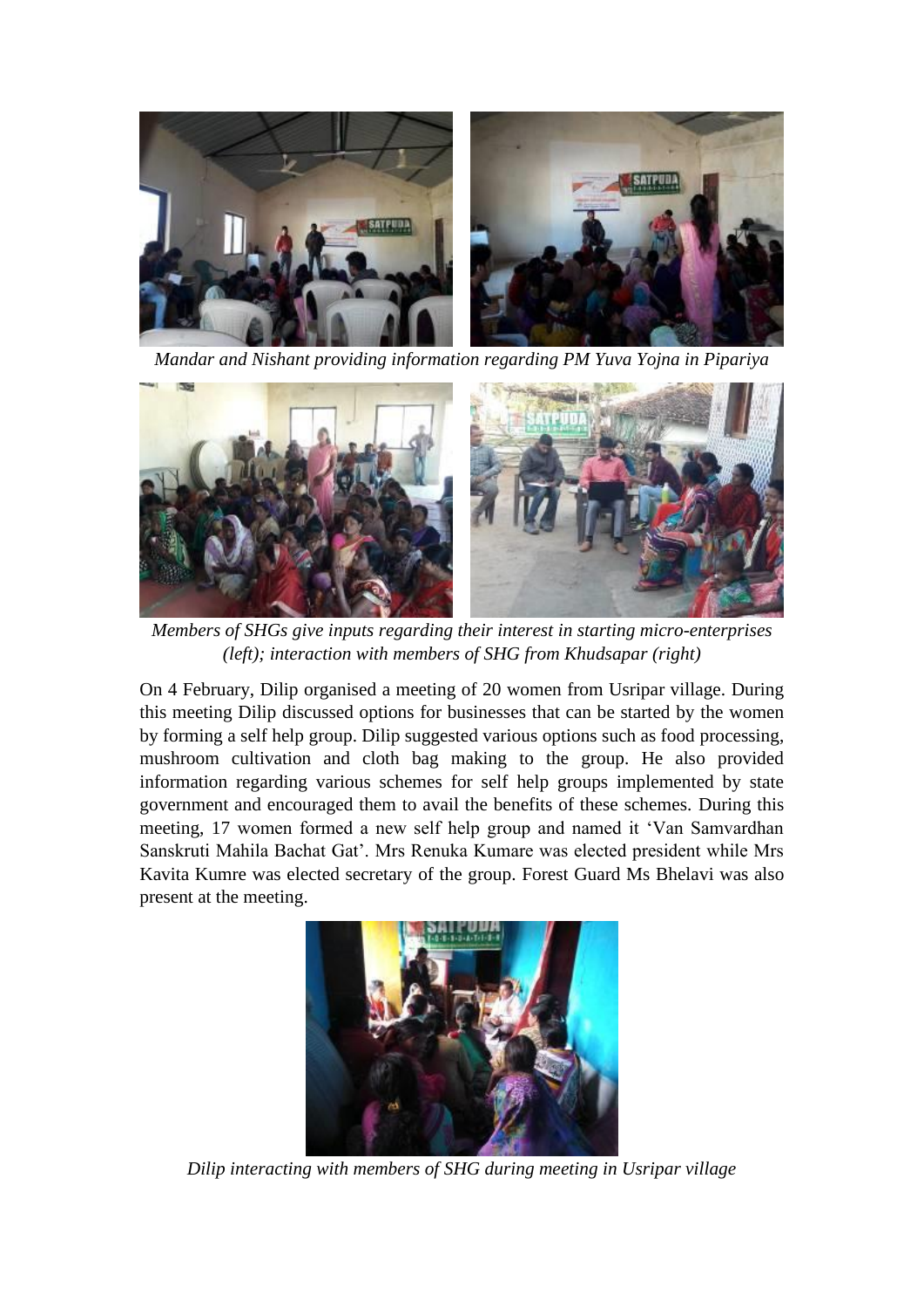On 15 February, Satpuda Foundation organised a meeting of members of self help groups from Khudsapar village. 17 women representing 3 self help groups were present during the meeting. These three groups are newly formed and have been registered at Panchayat Samiti.



*Women from Khudsapar village form new self help group during a meeting*

| Sr.<br>No. | Date       | <b>Activity</b>                                                      | <b>Place</b> | <b>Participants</b> |
|------------|------------|----------------------------------------------------------------------|--------------|---------------------|
| 1.         | 04/02/2020 | Self help group meeting                                              | Usripar      | 20                  |
| 2.         | 15/02/2020 | Self help group meeting                                              | Khudsapar    | 17                  |
| 3.         | 14/02/2020 | Self help group meeting for<br>information on<br>PM<br>Yuva<br>Yojna | Pipariya     | 46                  |
|            |            |                                                                      | <b>Total</b> | 83                  |

During the month, Satpuda Foundation staff started collected and updated information regarding current status of existing women's self help groups. Our team is collecting information regarding existing micro-enterprise being run by the SHGs and information on the willingness of SHGs to start micro-enterprises. This will help us organise alternate livelihood options in coming months.



*Dilip (left) and Balkrishna (right) collecting information regarding existing self help groups*